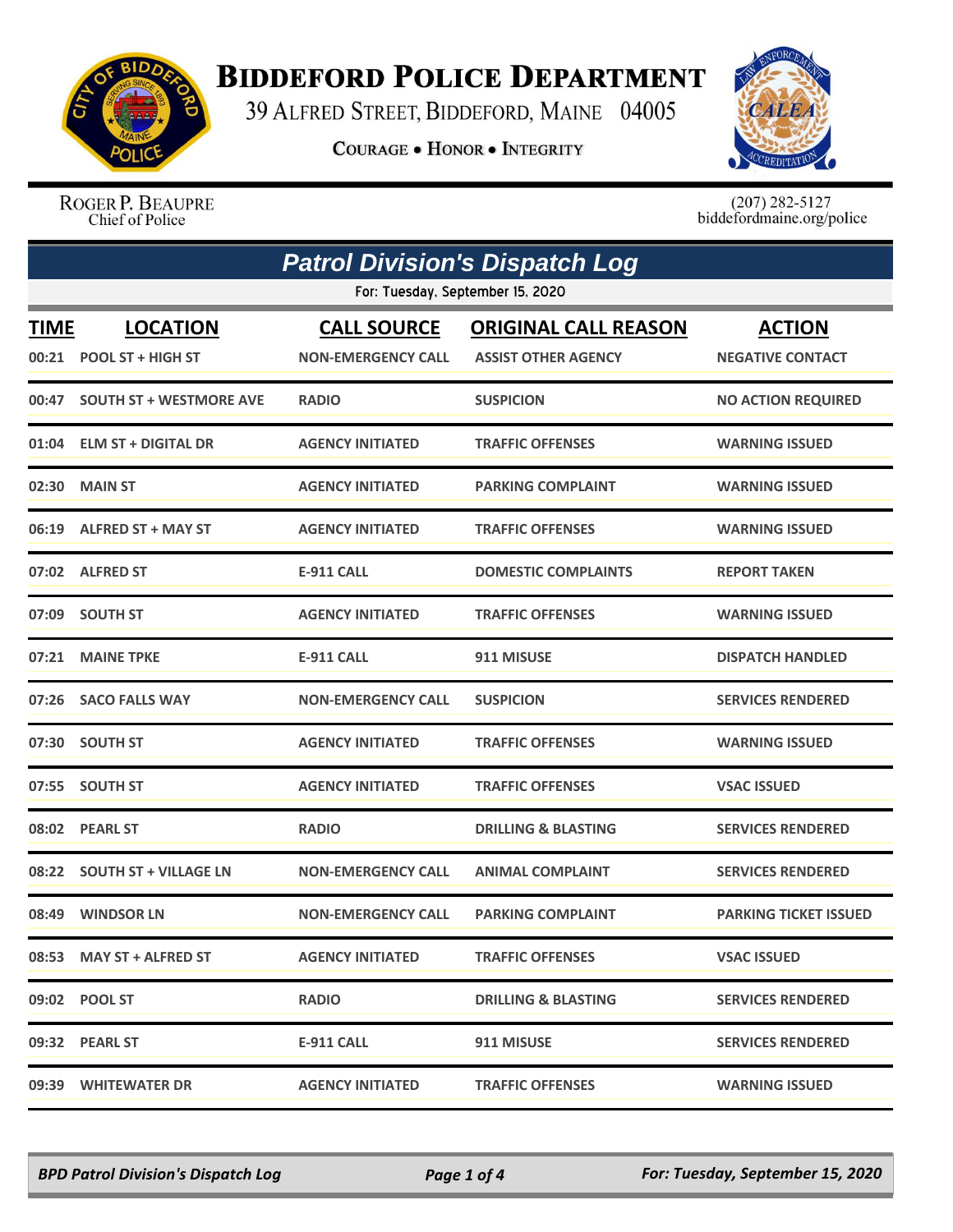| <b>TIME</b> | <b>LOCATION</b><br>09:46 WATER ST + HIGH ST        | <b>CALL SOURCE</b><br><b>AGENCY INITIATED</b> | <b>ORIGINAL CALL REASON</b><br><b>TRAFFIC OFFENSES</b> | <b>ACTION</b><br><b>WARNING ISSUED</b> |
|-------------|----------------------------------------------------|-----------------------------------------------|--------------------------------------------------------|----------------------------------------|
|             | 09:46 RIVER RD                                     | <b>AGENCY INITIATED</b>                       | <b>TRAFFIC OFFENSES</b>                                | <b>WARNING ISSUED</b>                  |
|             | 09:51 SOUTH ST                                     | <b>AGENCY INITIATED</b>                       | <b>TRAFFIC OFFENSES</b>                                | <b>WARNING ISSUED</b>                  |
|             | 09:54 MAIN ST                                      | <b>AGENCY INITIATED</b>                       | <b>ALL OTHER</b>                                       | <b>SERVICES RENDERED</b>               |
|             | 10:00 SOUTH ST                                     | <b>E-911 CALL</b>                             | <b>THEFT</b>                                           | <b>REPORT TAKEN</b>                    |
|             | 10:08 TIGER WAY                                    | <b>AGENCY INITIATED</b>                       | <b>HARASSMENT</b>                                      | <b>REPORT TAKEN</b>                    |
|             | 10:10 SOUTH ST                                     | <b>AGENCY INITIATED</b>                       | <b>TRAFFIC OFFENSES</b>                                | <b>VSAC ISSUED</b>                     |
|             | 10:24 RIVER RD                                     | <b>AGENCY INITIATED</b>                       | <b>TRAFFIC OFFENSES</b>                                | <b>VSAC ISSUED</b>                     |
|             | 10:37 ALFRED ST + SHOPS WAY                        | <b>AGENCY INITIATED</b>                       | <b>TRAFFIC OFFENSES</b>                                | <b>WARNING ISSUED</b>                  |
|             | 10:42 STONE ST                                     | <b>RADIO</b>                                  | <b>FIRE DRILL</b>                                      | <b>NO ACTION REQUIRED</b>              |
|             | 11:00 PIERSONS LN                                  | <b>NON-EMERGENCY CALL</b>                     | <b>SUSPICION</b>                                       | <b>UNFOUNDED</b>                       |
|             | 11:03 POOL ST                                      | <b>WALK-IN AT STATION</b>                     | <b>ARTICLES LOST/FOUND</b>                             | <b>REPORT TAKEN</b>                    |
|             | 11:45 OAK ST                                       | <b>AGENCY INITIATED</b>                       | <b>TRAFFIC DETAIL</b>                                  | <b>NO VIOLATION</b>                    |
|             | 11:47 HIGH ST                                      | <b>AGENCY INITIATED</b>                       | <b>PAPERWORK</b>                                       | <b>PAPERWORK NOT SERVED</b>            |
|             | <b>11:51 LIND AVE</b>                              | <b>NON-EMERGENCY CALL</b>                     | <b>SUSPICION</b>                                       | <b>SERVICES RENDERED</b>               |
|             | 12:00 GRATEFUL WAY                                 | <b>NON-EMERGENCY CALL</b>                     | <b>HARASSMENT</b>                                      | <b>SERVICES RENDERED</b>               |
|             | <b>12:06 MAIN ST</b>                               | <b>E-911 CALL</b>                             | <b>SUSPICION</b>                                       | <b>SERVICES RENDERED</b>               |
|             | 12:37 MARINER WAY                                  | <b>NON-EMERGENCY CALL</b>                     | <b>CONTERFEIT MONEY</b>                                | <b>REPORT TAKEN</b>                    |
|             | 12:54 LIBBY DR                                     | <b>NON-EMERGENCY CALL</b>                     | <b>MISSING PERSON</b>                                  | <b>SERVICES RENDERED</b>               |
|             | 13:08 WASHINGTON ST + JEFFERSON S AGENCY INITIATED |                                               | <b>TRAFFIC LIGHTS</b>                                  | <b>REFERRED OTHER AGENCY</b>           |
|             | 13:10 EMERY ST                                     | <b>NON-EMERGENCY CALL</b>                     | <b>PARKING COMPLAINT</b>                               | <b>PARKING TICKET ISSUED</b>           |
|             | 13:21 ALFRED ST                                    | <b>NON-EMERGENCY CALL</b>                     | <b>ARTICLES LOST/FOUND</b>                             | <b>SERVICES RENDERED</b>               |
|             | 13:37 GEORGE ST                                    | <b>NON-EMERGENCY CALL</b>                     | <b>MOTOR VEHICLE THEFT</b>                             | <b>REPORT TAKEN</b>                    |
|             | 13:50 SUMMER ST                                    | <b>NON-EMERGENCY CALL</b>                     | <b>SUSPICION</b>                                       | <b>NEGATIVE CONTACT</b>                |
|             | 13:54 LEON ST                                      | <b>WALK-IN AT STATION</b>                     | <b>DOMESTIC COMPLAINTS</b>                             | <b>REFERRED OTHER AGENCY</b>           |

*BPD Patrol Division's Dispatch Log Page 2 of 4 For: Tuesday, September 15, 2020*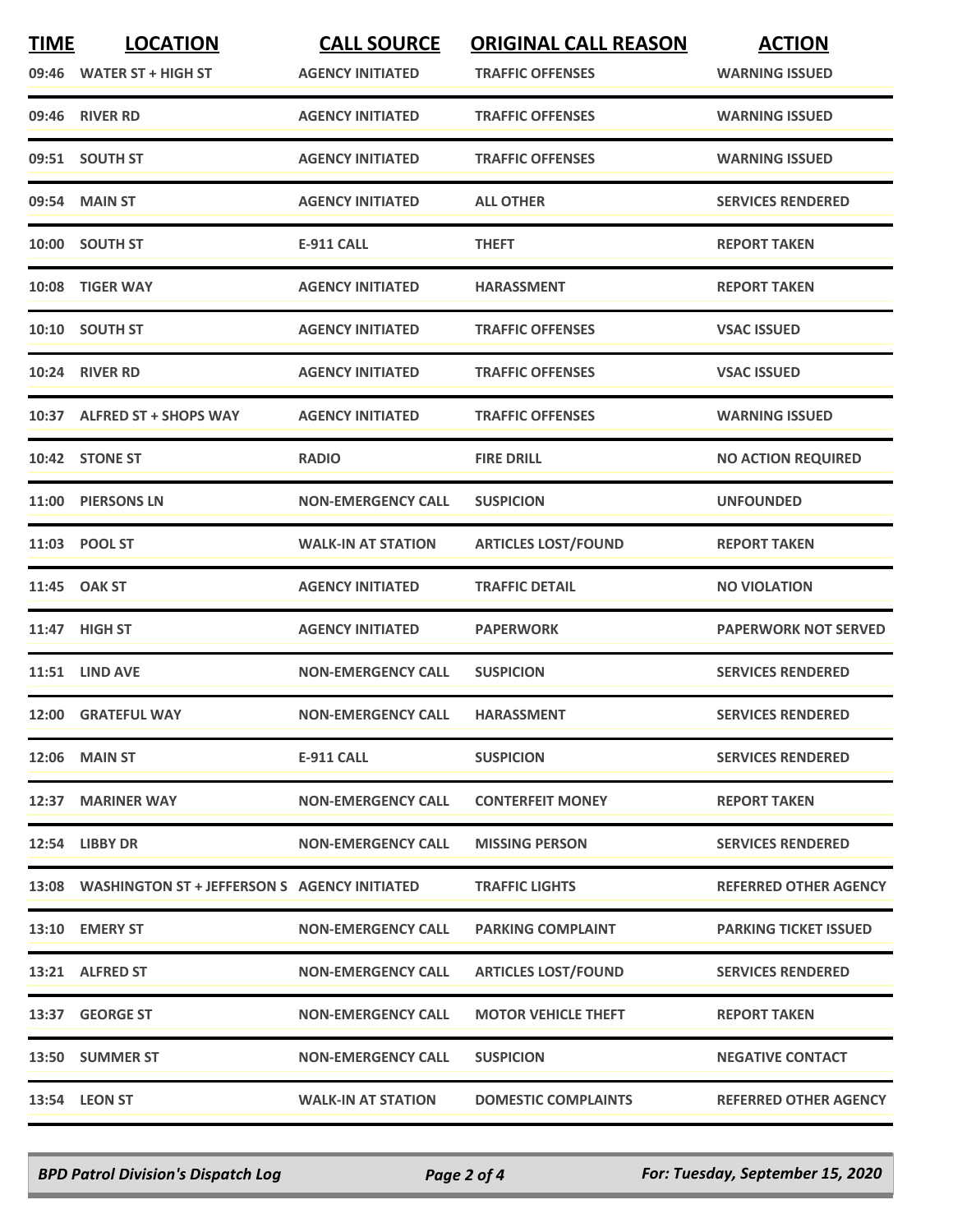| <b>TIME</b> | <b>LOCATION</b>                   | <b>CALL SOURCE</b>        | <b>ORIGINAL CALL REASON</b>                    | <b>ACTION</b>                |
|-------------|-----------------------------------|---------------------------|------------------------------------------------|------------------------------|
|             | 14:04 JAMES ST                    | <b>AGENCY INITIATED</b>   | <b>ANIMAL COMPLAINT</b>                        | <b>NEGATIVE CONTACT</b>      |
|             | 14:07 ALFRED ST                   | <b>NON-EMERGENCY CALL</b> | <b>ANIMAL COMPLAINT</b>                        | <b>GONE ON ARRIVAL</b>       |
| 14:27       | <b>MAIN ST</b>                    | <b>NON-EMERGENCY CALL</b> | ATTEMPTED/THREATENED SUICIDE SERVICES RENDERED |                              |
|             | 14:31 BRADBURY ST                 | <b>NON-EMERGENCY CALL</b> | <b>DOMESTIC COMPLAINTS</b>                     | <b>REPORT TAKEN</b>          |
|             | 15:04 SULLIVAN ST                 | <b>NON-EMERGENCY CALL</b> | <b>CHECK WELFARE</b>                           | <b>TRANSPORT TO HOSPITAL</b> |
|             | 15:05 PEARL ST                    | <b>NON-EMERGENCY CALL</b> | <b>BLASTING</b>                                | <b>SERVICES RENDERED</b>     |
|             | 15:17 HILL ST + WEST ST           | <b>NON-EMERGENCY CALL</b> | <b>TRAFFIC SIGNALS</b>                         | <b>REFERRED OTHER AGENCY</b> |
|             | 15:18 CLEAVES ST                  | <b>NON-EMERGENCY CALL</b> | <b>CHECK WELFARE</b>                           | <b>SERVICES RENDERED</b>     |
|             | <b>15:55 MAIN ST</b>              | <b>E-911 CALL</b>         | <b>DRUNKENNESS</b>                             | <b>GONE ON ARRIVAL</b>       |
|             | <b>16:00 LESTER B ORCUTT BLVD</b> | <b>NON-EMERGENCY CALL</b> | <b>ARTICLES LOST</b>                           | <b>DISPATCH HANDLED</b>      |
|             | <b>16:08 GRANITE POINT RD</b>     | <b>E-911 CALL</b>         | 911 MISUSE                                     | <b>DISPATCH HANDLED</b>      |
|             | 16:38 HORRIGAN CT                 | <b>E-911 CALL</b>         | <b>SUSPICION</b>                               | <b>SERVICES RENDERED</b>     |
| 16:47       | <b>HAROLD AVE</b>                 | <b>NON-EMERGENCY CALL</b> | <b>WARRANT ARREST</b>                          | <b>NEGATIVE CONTACT</b>      |
|             | 17:33 EMERY ST                    | <b>NON-EMERGENCY CALL</b> | <b>DISTURBANCE / NOISE</b>                     | <b>SERVICES RENDERED</b>     |
|             | 17:35 MAIN ST                     | <b>NON-EMERGENCY CALL</b> | <b>JUVENILE OFFENSES</b>                       | <b>SERVICES RENDERED</b>     |
|             | <b>18:32 MEDICAL CENTER DR</b>    | <b>NON-EMERGENCY CALL</b> | <b>ASSAULT</b>                                 | <b>REPORT TAKEN</b>          |
|             | 18:32 ELM ST                      | <b>NON-EMERGENCY CALL</b> | <b>SUSPICION</b>                               | <b>SERVICES RENDERED</b>     |
|             | <b>19:45 MAIN ST</b>              | <b>NON-EMERGENCY CALL</b> | <b>DISTURBANCE / NOISE</b>                     | <b>SERVICES RENDERED</b>     |
|             | 19:45 RAYMOND ST                  | <b>NON-EMERGENCY CALL</b> | <b>ANIMAL COMPLAINT</b>                        | <b>SERVICES RENDERED</b>     |
|             | <b>19:48 MAIN ST</b>              | <b>NON-EMERGENCY CALL</b> | <b>ARTICLES LOST/FOUND</b>                     | <b>SERVICES RENDERED</b>     |
|             | 20:18 LACONIA ST + YORK ST        | <b>E-911 CALL</b>         | 911 MISUSE                                     | <b>DISPATCH HANDLED</b>      |
|             | 20:24 ST MARYS ST                 | <b>E-911 CALL</b>         | 911 MISUSE                                     | <b>CALL TRANSFERRED</b>      |
|             | 20:30 ALFRED ST + BARRA RD        | <b>AGENCY INITIATED</b>   | <b>TRAFFIC OFFENSES</b>                        | <b>WARNING ISSUED</b>        |
|             | 20:43 POOL ST                     | <b>RADIO</b>              | <b>ROAD HAZARD</b>                             | REFERRED OTHER AGENCY        |
|             | 21:05 POOL ST + DECARY RD         | <b>AGENCY INITIATED</b>   | <b>TRAFFIC OFFENSES</b>                        | <b>WARNING ISSUED</b>        |

*BPD Patrol Division's Dispatch Log Page 3 of 4 For: Tuesday, September 15, 2020*